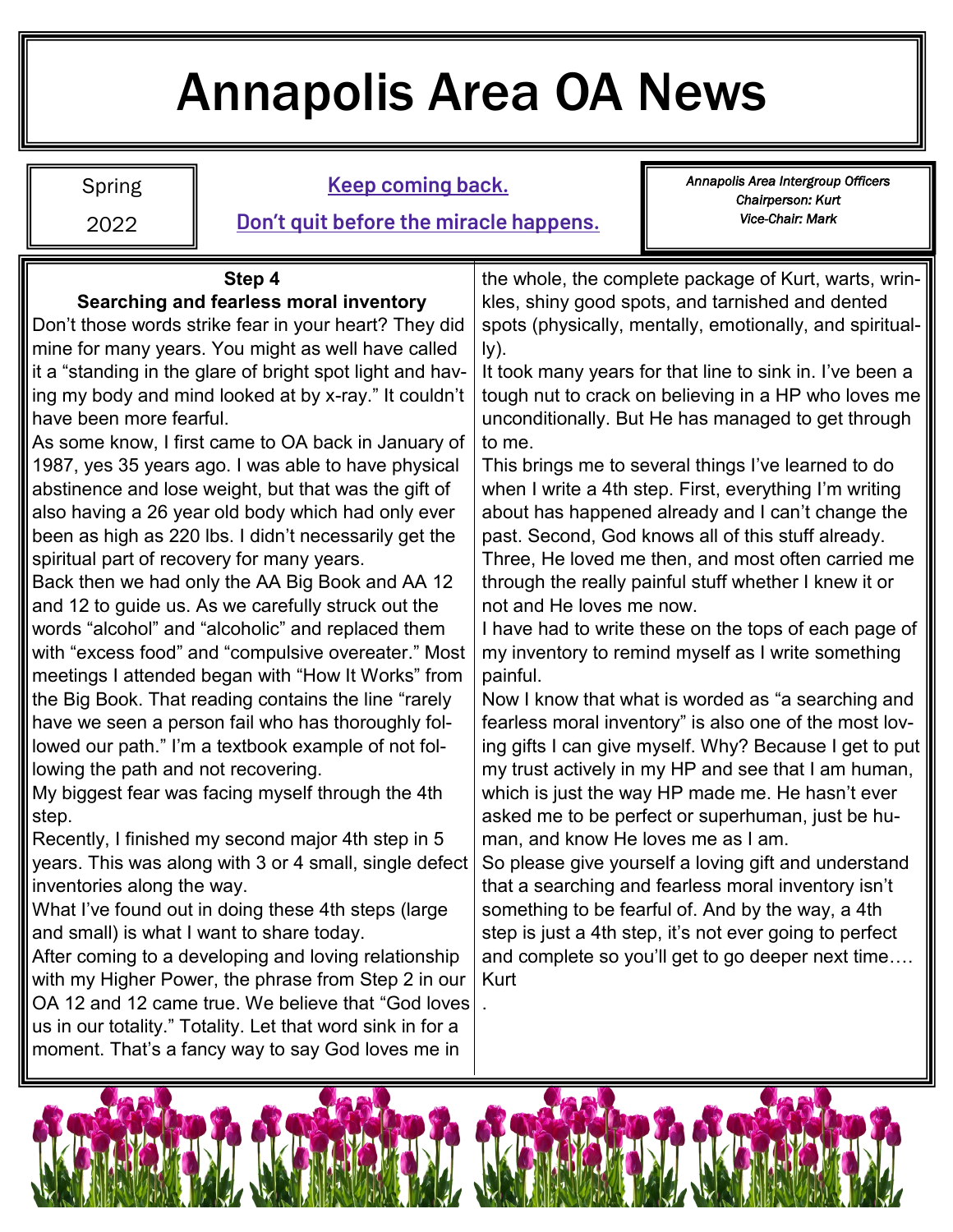#### *How has the pandemic changed your program?*

At a "Jump Start" icebreaker during Region 7's virtual Fall Assembly last October, two thoughtprovoking questions were raised about COVID's effect on our OA program. Here are the questions and some of the responses:

How do you see your program changing as we move through this pandemic?

I was struck in a rut before COVID. Going virtual strengthened my recovery.

I'm housebound…48 years in OA. The world opened up to me.

I can go to more meetings—no travel time!

I can see far-flung friends worldwide at virtual meetings.

Face-to-face meetings pose a risk for me.

I make more phone calls now and stay better in touch.

*How do you see OA changing as we move through this pandemic?* 

Many people are coming into OA with only the virtual meeting experience.

More hybrid meetings.

Virtual meetings are here to stay; there will always be challenges, but our HP takes care of us.

It's a benefit to have the choice of face-to-face and virtual meetings.

Think about these questions--how has the pandemic changed YOUR program and OA as a whole?

*IT DOES NOT MATTER HOW SLOW YOU GO AS LONG AS YOU DON'T STOP.* 

IF YOU WANT **SOMETHING** YOU NEVER HAD, YOU HAVE TO DO SOMETHING YOU'VE NEVER DONE.

WACHABUY.COM

Eat like you love yourself.

Move like you love yourself.

Speak like you love yourself.

Act like you love yourself.

## May 6-8, 2022

Finding the Power Within the Steps 45th Annual Retreat New Location! Carousel Hotel 11700 Coastal Highway Ocean City, MD 21842

(800) 641-0011

www.Carouselhotel.com We will follow the MD and CDC guidelines for Covid

Inspirational meetings \* Recovery workshops \* Beautiful beach \* Indoor pickle ball \* Roseanne's closet (swap shop) \* Karaoke \* Friday night dance and games \* Talent show \* Fitness center \* Indoor pool & hot tub \* Superhero costume contest.

If you have questions please contact : Leslie (302) 723 - 9167 (text or call), Kris (410)658 -2791 (call) or (443) 553 - 7965 (text or call) Email : Diamondstateintergroup@gmail.com

#### Podcasts

https://podcasts.apple.com/us/podcast/midhudson-intergroup-of-oa-podcast/id1551237229?i=1000522012318 https://podcasts.apple.com/us/podcast/overeaters-anonymous-virtual-speakers-bureau/id262134637?1000527755887 https://podcasts.apple.com/us/podcast/overeaters-anonymous-east-bay-unity-intergroup/id1513767581

# *I need social distance from my refrigerator!*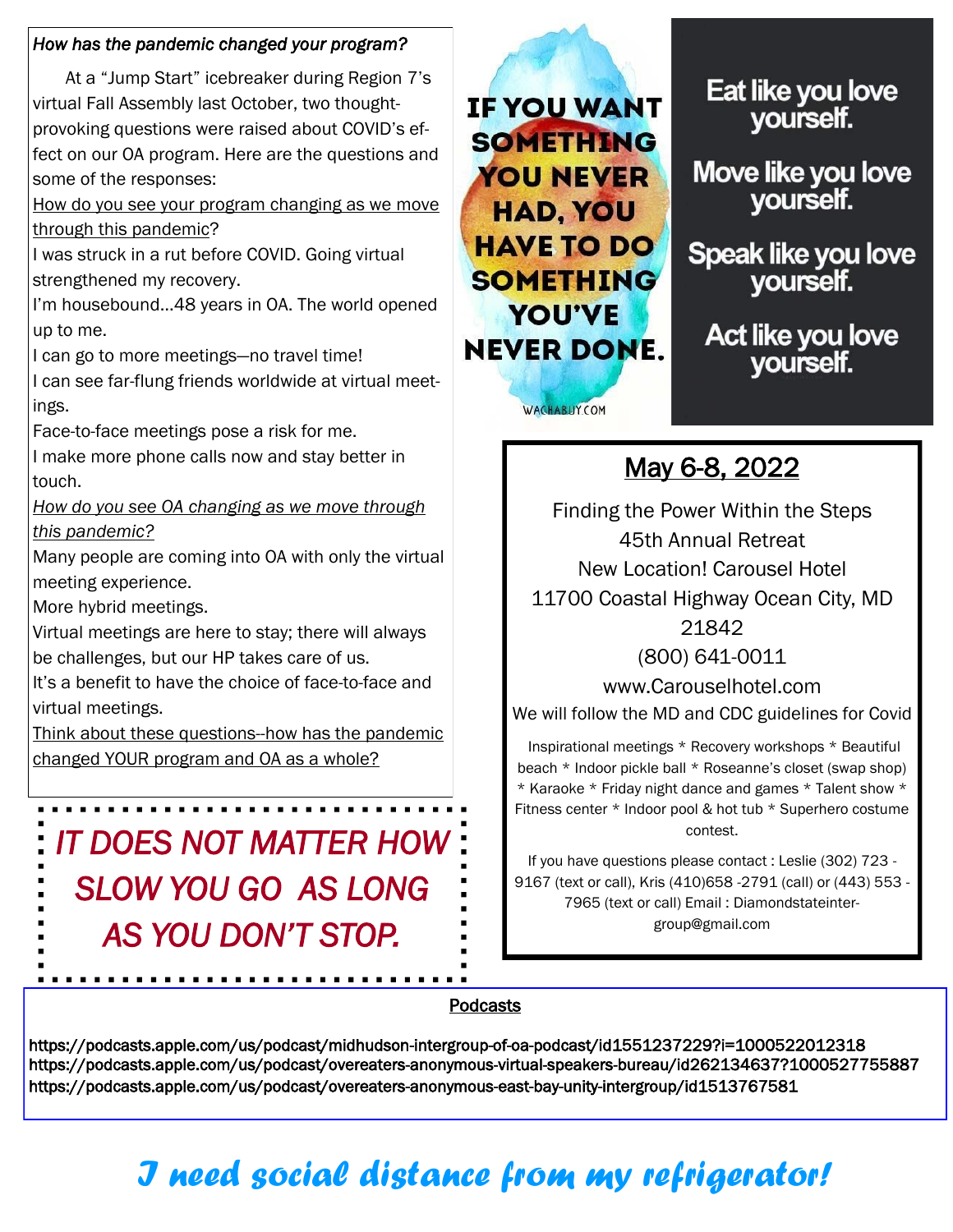#### TWELVE STEPS TO A SLIP

Every slip has a beginning. Know your danger signals.

1. Start missing meetings for any reason, real or imaginary.

2. Become critical of the methods used by other members who may not agree with you in everything.

3. Nurse the idea that someday, somehow, you can eat like 'normal people' again.

4. Let the other members do the 12th step work in your group. You are too busy.

5. Become conscious of your OA "seniority" and view every member with a skeptical eye.

6. Become so pleased with your own views of the program that you consider yourself an authority.

7. Start a small clique within your own group, composed of only a few members who see eye to eye with you.

8. Tell the new member in confidence that you yourself do not take ALL of the 12 steps seriously.

9. Let your mind dwell more and more on how much you are helping others, rather than on how much the OA program is helping you.

10. If an unfortunate member has a slip, drop them at once.

11. Graduate to the point of no longer needing a sponsor yourself.

12. Look upon a food plan as a vital thing for new members, but not for yourself. You outgrew the need for that long ago.

#### Dear God,

I thought about you today.

The way I think of you as light. I think of the light as a reflection of the good in all people. It is very easy to look at the bad in people.

Those parts stand out.

A lot of times just being good is not noticeable. Thank you for helping me see the light in people and to strive to do what is right, to do "the next right thing".

Good night.

### Serve Others and Recover.

A key part of recovery in addition to working the Twelve Steps? Service. When you hear about performing service, you may think, "Wow. Working Twelve Steps *and* giving service? That's a lot!" Rest assured, the last thing we at OA want to do is to overwhelm you. Service can be as simple as you want it to be. Here are some examples:

Show up. Attending a meeting is service.

Unlock the venue for meetings each week. This is a seemingly simple task, but one of great importance. Without this act of service, your group can't meet to work on their recovery.

Set up and clean up meetings. Putting out and returning chairs, making the books available, and passing out materials are all ways to serve.

Participate in the meeting. Welcome newcomers, read or share your own experience, strength and hope.

#### When you are ready for more ;

Moderate or lead the meeting. The leader/ moderator is just a member who follows the format to keep the meeting on topic and on time.

Operate the dashboard. Unique to the virtual world this position protects the meeting from disruptive participants.

Participate in group conscience. There are always different ways of doing things and the meeting members decide together what is best for the group.

As your recovery continues, consider being an intergroup rep, attending the meeting, and bringing back the news to your group. You have many talents and gifts you can use in OA. Event planner? Help with workshops, retreats, and assemblies. A writer? Contribute to your local newsletter or submit to calls for stories.

Providing service opens up a world beyond you, while also giving you a way to carry our message to others. The best part? There's a magical thing that happens when you serve others; you end up giving yourself a gift too.